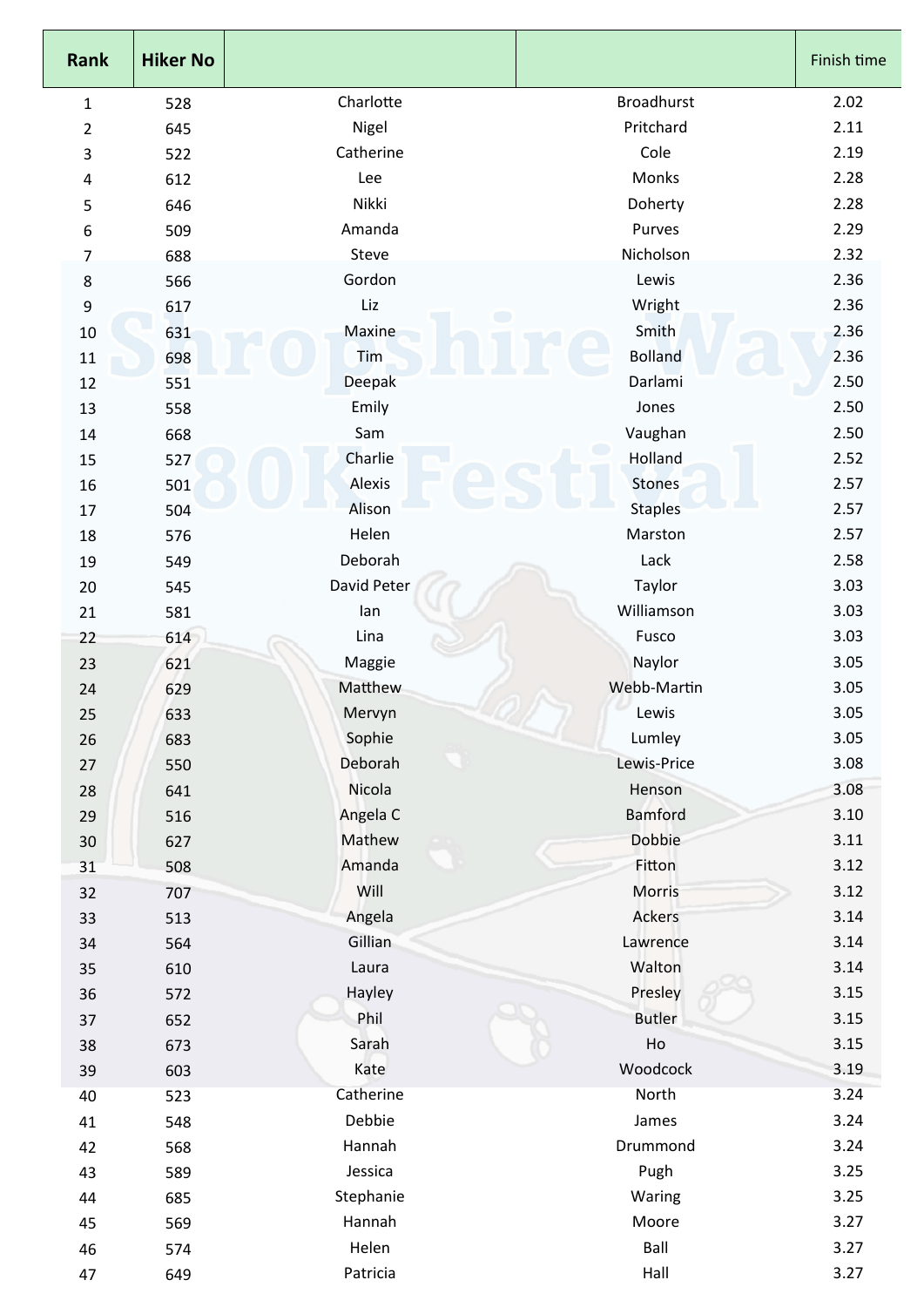| Rank    | <b>Hiker No</b> |                         |                   | Finish time |
|---------|-----------------|-------------------------|-------------------|-------------|
| 48      | 592             | John                    | Millerchip        | 3.36        |
| 49      | 543             | David                   | Millichap         | 3.43        |
| 50      | 571             | Hayley                  | Millichap         | 3.43        |
| 51      | 531             | John                    | <b>Brentnall</b>  | 3.48        |
| 52      | 679             | Selina                  | Thomas            | 3.48        |
| 53      | 557             | Elizabeth               | Perry             | 3.51        |
| 54      | 587             | James                   | Perry             | 3.51        |
| 55      | 644             | Nigel                   | Bootman           | 3.51        |
| 56      | 604             | Kelly                   | Dawes             | 3.52        |
| 57      | 672             | $\blacksquare$<br>Sarah | <b>Broadhurst</b> | 3.52        |
| 58      | 526             | Charles                 | Edwards           | 3.55        |
| 59      | 567             | Gwyneth                 | Bowyer            | 3.55        |
| 60      | 544             | David                   | Wright            | 3.56        |
| 61      | 547             | Deb                     | Hugh              | 3.56        |
| 62      | 655             | Rachel                  | Bailey            | 3.56        |
| 63      | 510             | Andrew                  | Webster           | 3.57        |
| 64      | 533             | Claire                  | Leavy             | 3.57        |
| 65      | 656             | Rachel                  | Pierce            | 3.57        |
| 66      | 659             | Robson                  | Webster           | 3.57        |
| 67      | 518             | Ayesha                  | Bal               | 3.58        |
| 68      | 606             | Kenton                  | Sharpe            | 3.58        |
| 69      | 667             | Sam                     | Heap              | 3.58        |
| 70      | 599             | Juliet                  | Morgan            | 3.59        |
| 71      | 692             | Susan                   | <b>Belcher</b>    | 3.59        |
| 72      | 694             | Sybil                   | Marsh             | 3.59        |
| 73      | 561             | Emma                    | Wright            | 4.07        |
| 74      | 586             | James                   | Meredith          | 4.23        |
| $75\,$  | 613             | Lee                     | Wilding           | 4.23        |
| 76      | 608             | Kevin                   | Jones             | 4.24        |
| $77 \,$ | 680             | Sharon                  | Jones             | 4.24        |
| 78      | 503             | Alison                  | Dodd              | 4.26        |
| 79      | 535             | Colette                 | <b>Morris</b>     | 4.26        |
| 80      | 519             | Bex                     | Cartwright        | 4.30        |
| 81      | 583             | Jake                    | Preece            | 4.33        |
| 82      | 593             | John                    | Preece            | 4.33        |
| 83      | 511             | Andrew                  | White             | 4.39        |
| 84      | 663             | Ruth                    | Lawrence          | 4.39        |
| 85      | 532             | Claire                  | James             | 5.08        |
| 86      | 691             | Stuart                  | James             | 5.08        |
| 87      | 580             | lan                     | Waites            | 5.09        |
| 88      | 634             | Michael                 | Lamb              | 5.09        |
| 89      | 521             | Carol                   | Morgan            | 5.17        |
| 90      | 554             | Donna                   | Lewis             | 5.17        |
| 91      | 602             | Karen                   | Thompson          | 5.17        |
| 92      | 661             | Ros                     | Booth             | 5.17        |
| 93      | 669             | Sandra                  | Williams          | 5.17        |
| 94      | 676             | Sarah                   | Perry             | 5.17        |
|         |                 | Scott                   | Williams          | 5.17        |
| 95      | 678             |                         |                   |             |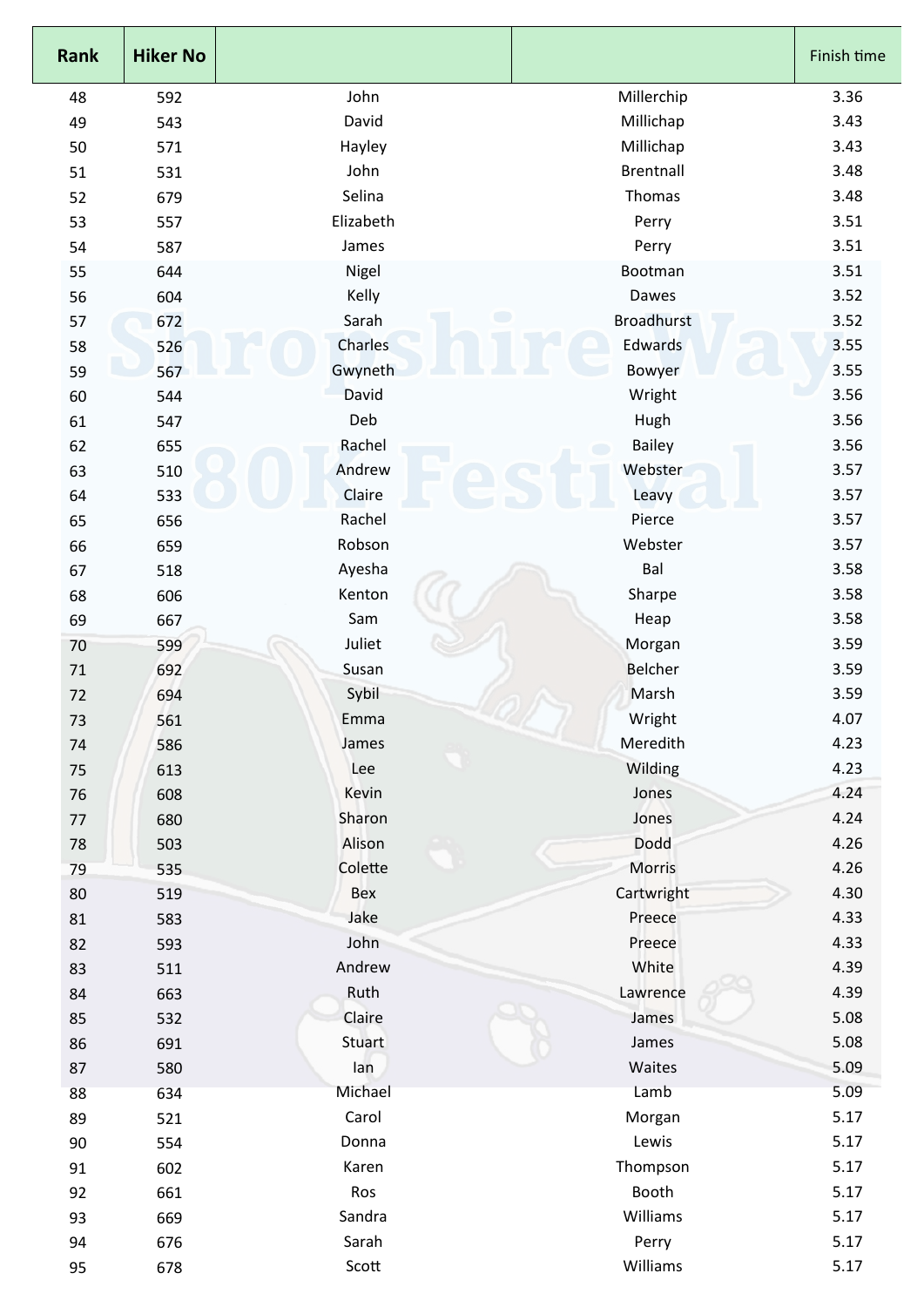| <b>Rank</b> | <b>Hiker No</b> |                         |                         | Finish time |
|-------------|-----------------|-------------------------|-------------------------|-------------|
| 96          | 697             | Teresa                  | Greenhalgh              | 5.17        |
| 97          | 600             | Karen                   | Newson                  | 5.22        |
| 98          | 674             | Sarah                   | Jarvis                  | 5.22        |
| 99          | 689             | Steven                  | Coburn                  | 5.26        |
| 100         | 577             | Helga                   | Coburn                  | 5.28        |
| 101         | 506             | Alyson                  | Winn                    | 5.30        |
| 102         | 530             | Claire                  | Allen                   | 5.30        |
| 103         | 552             | Denise                  | Latham                  | 5.33        |
| 104         | 585             | $\blacksquare$<br>James | Latham                  | 5.33        |
| 105         | 687             | Steve                   | Morgan                  | 5.33        |
| 106         | 686             | Stephen                 | Mansbridge              | 5.35        |
| 107         | 696             | Taryn                   | Gronbeck                | 5.35        |
| 108         | 619             | Louise                  | Spragg                  | 5.38        |
| 109         | 620             | Louise                  | Stevens                 | 5.38        |
| 110         | 662             | Rosie                   | Heath                   | 5.38        |
| 111         | 537             | Daniel                  | Seal                    | 5.40        |
| 112         | 635             | Michele                 | Wood                    | 5.40        |
| 113         | 681             | Sharon                  | Percival                | 5.40        |
| 114         | 570             | Hannah                  | Stephens                | 5.41        |
| 115         | 598             | Julie                   | Stephens                | 5.41        |
| 116         | 534             | Clive                   | Robb                    | 5.42        |
| 117         | 556             | Eleanor                 | Higgins                 | 5.42        |
| 118         | 590             | Jo                      | Mason                   | 5.42        |
| 119         | 594             | John                    | Southern                | 5.42        |
| 120         | 597             | Julie                   | Archer                  | 5.42        |
| 121         | 601             | Karen                   | Southern                | 5.42        |
| 122         | 642             | Nicola                  | Read                    | 5.42        |
| 123         | 703             | <b>Tracy</b>            | Moores                  | 5.42        |
| 124         | 507             | Amanda                  | Ashley                  | 5.47        |
| 125         | 584             | James                   | Ashley                  | 5.47        |
| 126         | 630             | Maurice                 | Ashley                  | 5.47        |
| 127         | 682             | Sherri-Lee              | Sankey                  | 5.47        |
| 128         | 525             | Catriona                | Law                     | 5.48        |
| 129         | 605             | Kelly                   | Jones                   | 5.48        |
| 130         | 628             | Matthew                 | <b>Charles-Sweeting</b> | 5.48        |
| 131         | 637             | Mili                    | <b>Malik</b>            | 5.48        |
| 132         | 648             | Pam                     | Kaur                    | 5.48        |
| 133         | 651             | Paul                    | Stephens                | 5.48        |
| 134         | 515             | Angela                  | Marston                 | 5.49        |
| 135         | 529             | Chris                   | Allan                   | 5.49        |
| 136         | 573             | Helen                   | Allan                   | 5.49        |
| 137         | 575             | Helen                   | Collins                 | 5.49        |
| 138         | 546             | Davies                  | Angela                  | 5.50        |
| 139         | 624             | Mark                    | Davies                  | 5.50        |
| 140         | 618             | Loida                   | Farrar                  | 5.51        |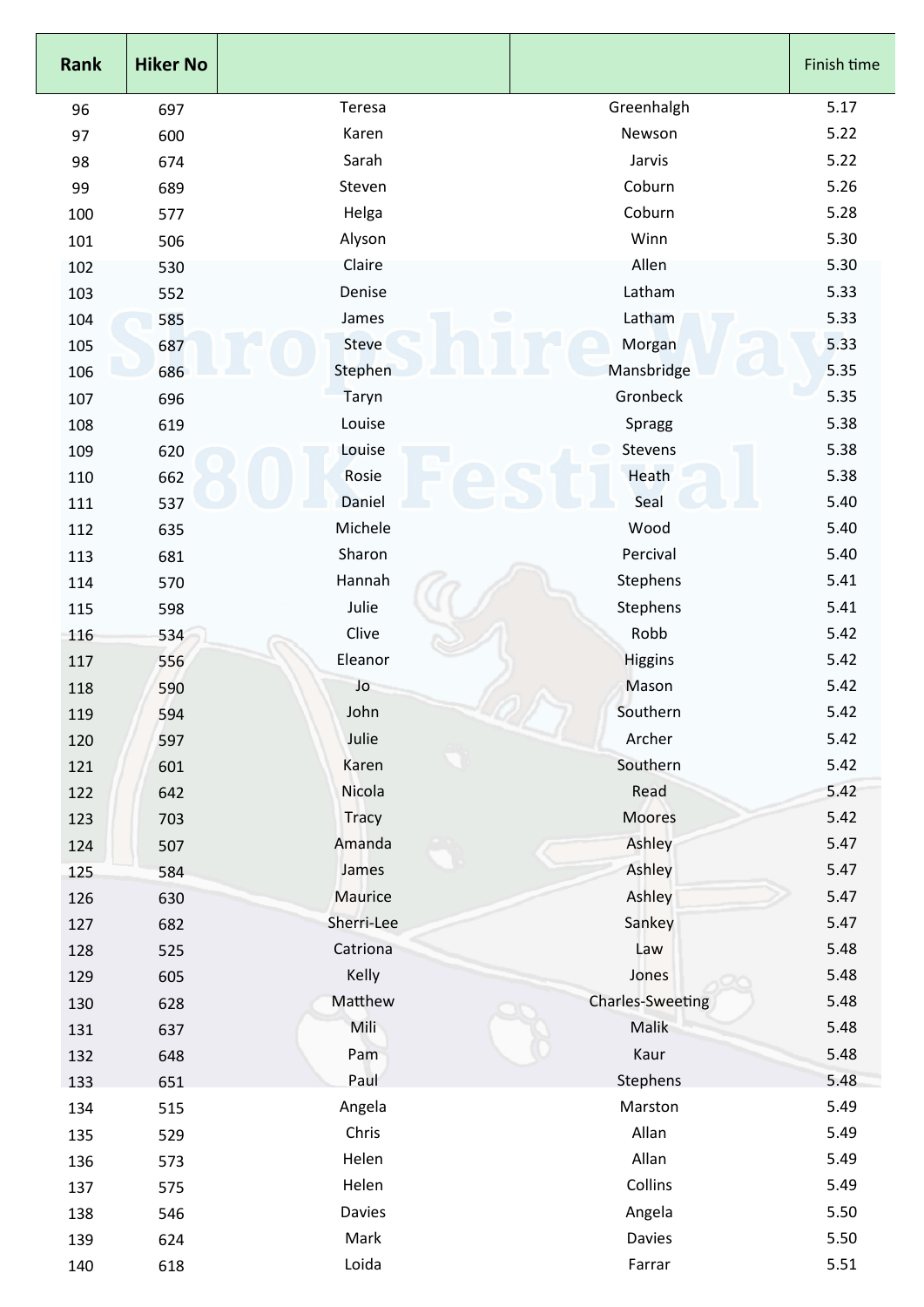| <b>Rank</b> | <b>Hiker No</b> |                         |                   | Finish time |
|-------------|-----------------|-------------------------|-------------------|-------------|
| 141         | 654             | Rachel                  | Annett            | 5.51        |
| 142         | 640             | Nicola                  | Bane              | 5.58        |
| 143         | 565             | Glenda                  | Small             | 6.07        |
| 144         | 615             | Lisa                    | Mcgeary           | 6.07        |
| 145         | 632             | Melissa                 | Ralphs            | 6.07        |
| 146         | 512             | Andy                    | Cutler            | 6.10        |
| 147         | 514             | Angela                  | <b>Broadhurst</b> | 6.10        |
| 148         | 555             | Elaine                  | <b>Browning</b>   | 6.11        |
| 149         | 591             | Joann<br>$\blacksquare$ | Jones             | 6.11        |
| 150         | 658             | Richard                 | Parkes            | 6.11        |
| 151         | 588             | Jennifer                | Mcloughlin        | 6.12        |
| 152         | 609             | Laura                   | Smith             | 6.12        |
| 153         | 665             | Sally                   | Ellis             | 6.12        |
| 154         | 666             | Sam                     | Farrow            | 6.12        |
| 155         | 502             | Alice                   | Kendrick          | 6.20        |
| 156         | 505             | Alyson                  | Kendrick          | 6.20        |
| 157         | 517             | Ann                     | Griffiths         | 6.20        |
| 158         | 536             | Craig                   | Foskett           | 6.20        |
| 159         | 539             | Darren                  | Wootton           | 6.20        |
| 160         | 660             | Robyn                   | Hardie            | 6.24        |
| 161         | 671             | Sara                    | Gore              | 6.24        |
| 162         | 706             | Will                    | Gore              | 6.24        |
|             |                 |                         |                   |             |

Г